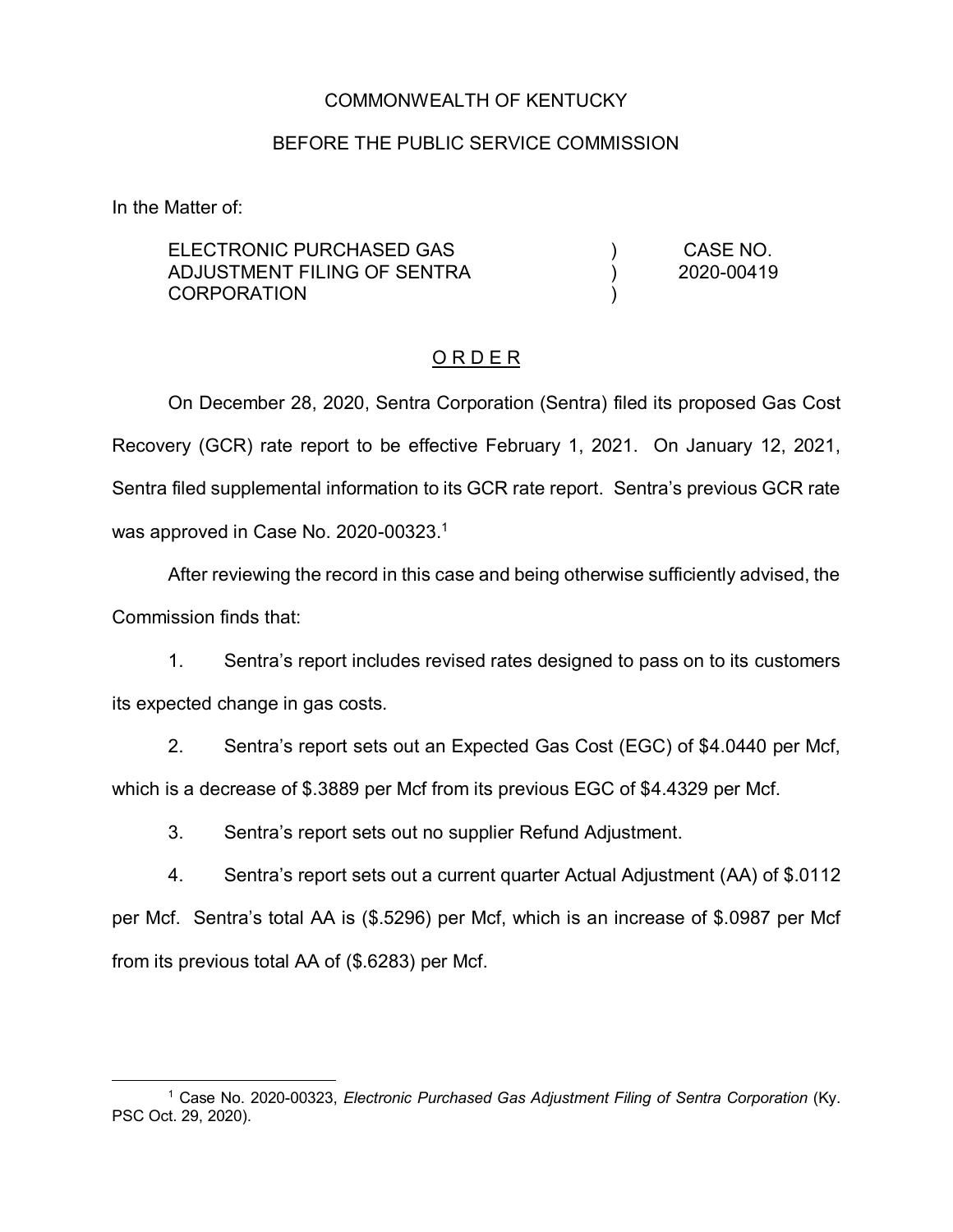Sentra's AA calculation was modified in Case No. 2020-00211<sup>2</sup> to include the collection of the transportation fee charged to Sentra from Clay Gas Utility District (Clay Gas).<sup>3</sup> The GCR allows Sentra to recover pipeline transportation cost as part of the GCR report. The transportation fee has been included in previous calculations of Sentra's EGC but was omitted from Sentra's current quarter AAs. Along with its GCR rate report, Sentra provided copies of its invoices verifying the cost paid for its natural gas and for the transportation fee. It appears likely that the omission of the transportation fee in the AA caused the actual total cost of gas to be under reported resulting in an undercollection for Sentra for a period of years. Additionally the quarters used to calculate the current quarter BA also resulted in an additional undercollection for Sentra. The Commission finds that it will continue to review the possible undercollections in Sentra's GCR report filing. The last quarter AA without the modification to include the cost of transportation was (\$.4570) per Mcf approved in Case No. 2020-000784 and is set to expire in Sentra's GCR report for rates effective for the May 2021 billing cycle. Additionally the GCR report with the reporting period for the 12 months ending April 30, 2021, includes the Mcf information on the last three months in which the quarter AA will be in effect. The Commission finds that this additional information is necessary to properly calculate the total undercollection for transportation costs.

5. Sentra's report sets out a current quarter Balancing Adjustment (BA) of (\$.0027) per Mcf. Sentra's total BA is (\$.0206) per Mcf, which is a decrease of \$.0688 per Mcf from its previous total BA of \$.0482 per Mcf.

 <sup>2</sup> Case No. 2020-00211, *Electronic Purchased Gas Adjustment Filing of Sentra Corporation* (Ky. PSC July 24, 2020).

<sup>3</sup> Case No. 2020-00211, Sentra's Transportation Fee Correction Letter, (filed on June 29, 2020).

<sup>4</sup> Case No. 2020-00078, *Electronic Purchased Gas Adjustment Filing of Sentra Corporation* (Ky. PSC Apr. 15, 2020).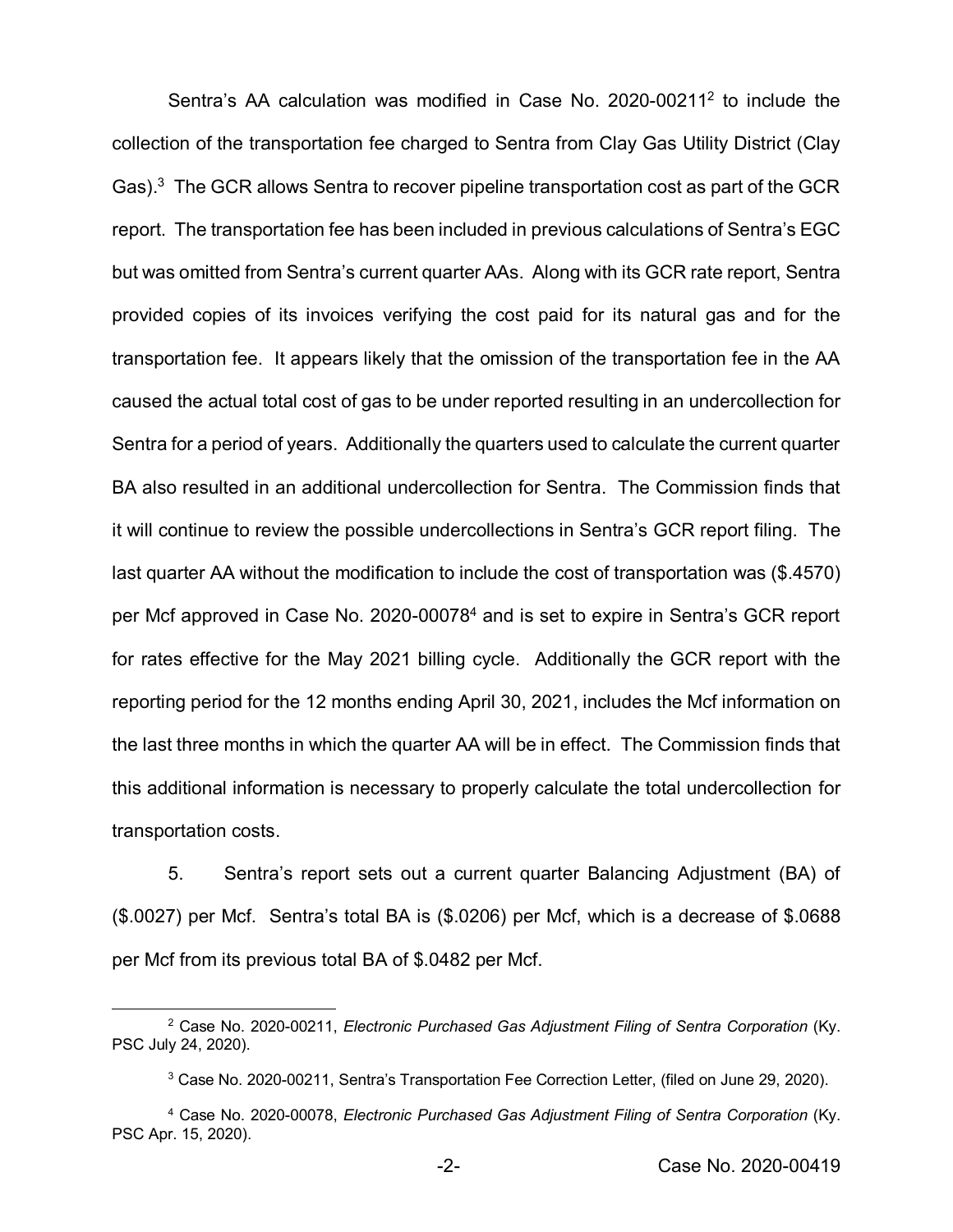6. Sentra's GCR rate is \$3.4938 per Mcf, which is a decrease of \$.3590 per Mcf from its previous GCR rate of \$3.8528 per Mcf.

7. The rate set forth in Appendix to this Order is fair, just and reasonable and should be approved for service rendered by Sentra on and after February 1, 2021.

8. For the purpose of transparency and to maintain a record of information for future use the Commission finds that Sentra should continue to submit all invoices it receives, monthly usage reports, and provide the calculations used to justify the NYMEX rate per Dth and the Greystone Adder when it files its future GCR rate reports.

9. Should Sentra purchase sustainable natural gas from a renewable source during the reporting period of any future GCR reports, then the supplier, cost, and amount must be documented in its cover letter to the Commission.

IT IS THEREFORE ORDERED that:

1. The rate proposed by Sentra and set forth in the Appendix to this Order is approved for service rendered on and after February 1, 2021.

2. Sentra shall submit all information noted in finding paragraph 8 as part of all future GCR filings.

3. Within 20 days of the date of entry of this Order, Sentra shall file with this Commission, using the Commission's electronic Tariff Filing System, revised tariff sheets setting out the rate approved herein and reflecting that it was approved pursuant to this Order.

4. This case is closed and removed from the Commission's docket.

-3- Case No. 2020-00419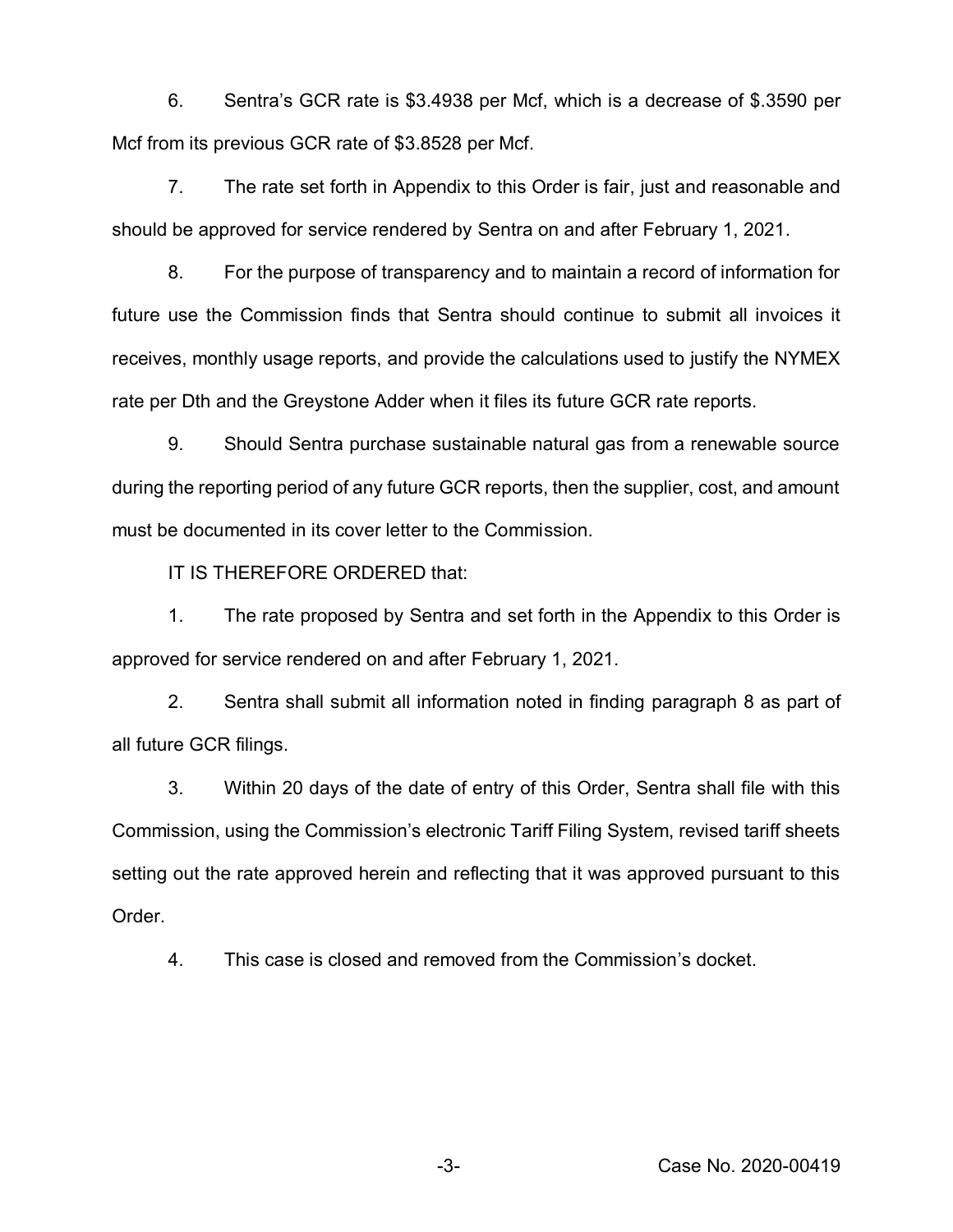By the Commission



ATTEST:

\_\_\_\_\_\_\_\_\_\_\_\_\_\_\_\_\_\_\_\_\_

Executive Director

Case No. 2020-00419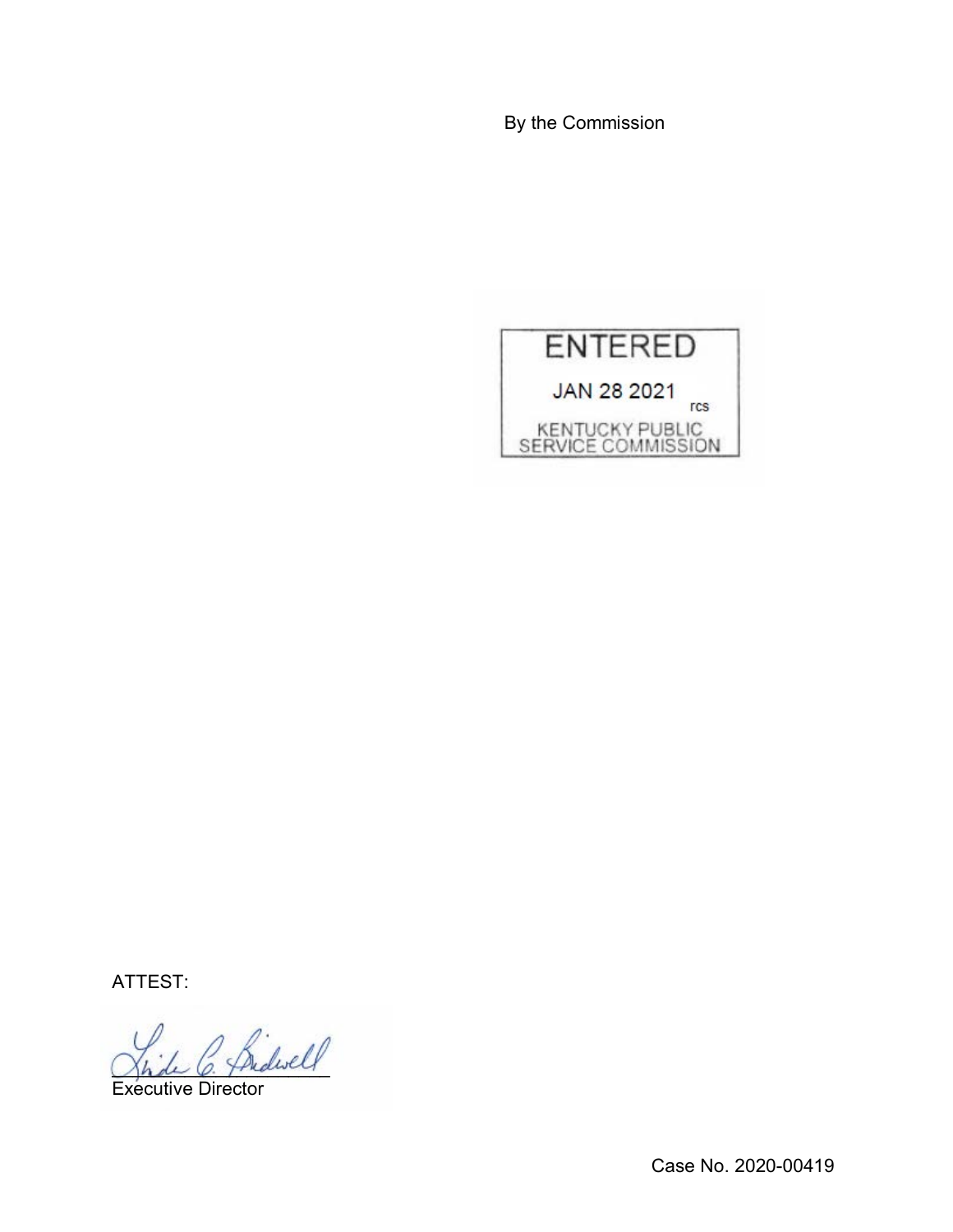## APPENDIX

# APPENDIX TO AN ORDER OF THE KENTUCKY PUBLIC SERVICE COMMISSION IN CASE NO. 2020-00419 DATED JAN 28 2021

The following rates and charges are prescribed for the customers in the area served by Sentra Corporation. All other rates and charges not specifically mentioned herein shall remain the same as those in effect under the authority of the Commission prior to the effective date of this Order.

# Gas Cost Recovery rate

The Gas Cost Recovery rate shall be \$3.4938 per Mcf for service rendered on and after February 1, 2021.